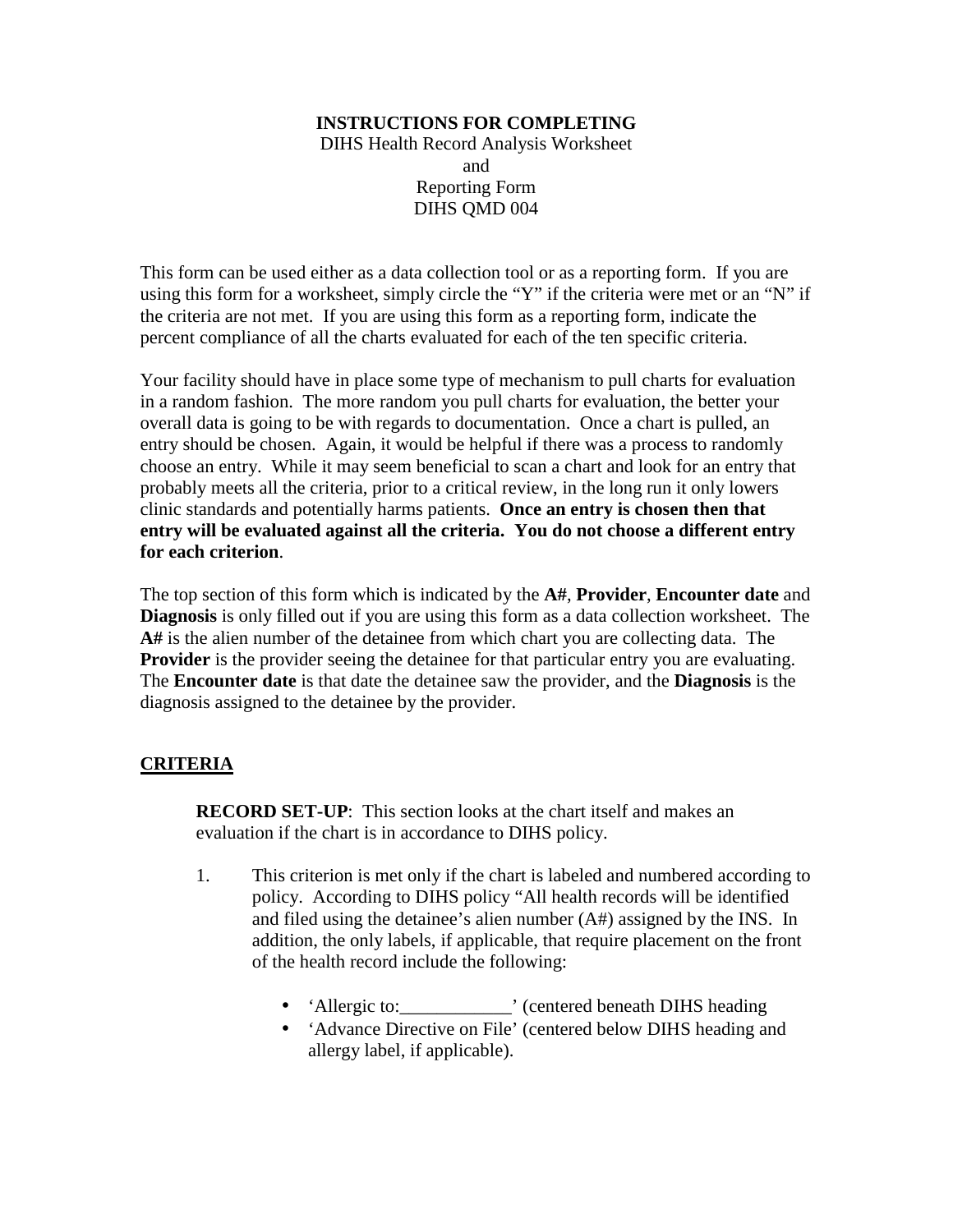Multiple volumes of a health record will be marked with a white adhesive label located on the front of the health record in the right upper corner horizontal with the label containing identifying information. Example: Volume I of II.

- 2. This criterion is met only if the A#, name of the detainee, and facility are on all forms. If some forms are missing this information, yet the majority of forms have the information, the criterion is still not met. The above information must be on all forms.
- 3. This criterion is met only if the order of the chart is in compliance with DIHS policy. Please see the Medical Records Chapter in the DIHS Policy and Procedure Manual for the exact policy.
- 4. This criteria is met only if both items within the criteria are fulfilled. If the patient has a drug allergy, the allergy must be identified on both the problem list inside the chart **and** on the red allergy sticker on the outside of the chart. If the drug allergy is missing from either one of those places the criteria is not met.
- 5. This criterion is met only if it is identified on the patient's problem list, inside the chart, that the patient does not have any drug allergies. If it is documented in a progress note but not identified on the problem list that the patient does not have any drug allergies, then the criterion is still not met.
- 6. This criterion is met only if the initial Medical Consent Form (DIHS 793) is signed by the detainee, dated, and witnessed. In addition, if there are additional consent forms in the medical record, (i.e. consent for psychotropic meds or a medical procedure), those forms must meet the same criteria established above. If the initial medical consent form is signed, dated, and witnessed, but subsequent consent forms are not, then the chart does not met this particular criteria.
- 7. This criterion is met if only approved DIHS forms are located in medical records. For all approved DIHS forms please see the Health Records Chapter in the DIHS Policy and Procedure Manual.

**DOCUMENTATION**: This section further evaluates whether entries within the medical record are within the standards described by the DIHS Policy and Procedure Manual.

- 1. This criterion is met only if **all** the entries in the progress notes are in the SOAP format. (SOAP—Subjective, Objective, Assessment and Plan)
- 2. This criterion is met only if **all** the entries are dated and the time of the encounter documented in military time. If the entry is dated but no time is designated, then the criterion is not met. If the entry is dated, and the time of the encounter is not in military time (i.e. 1:00 p.m. instead of 1300) then the criterion is not met.
- 3. This criterion is met only if **all** the entries in the chart are in black ink and legible. If entries are not legible then the criterion is not met.
- 4. This criterion is met only if the providers seeing the patient sign their entries and their last name are either stamped or neatly printed for identification.